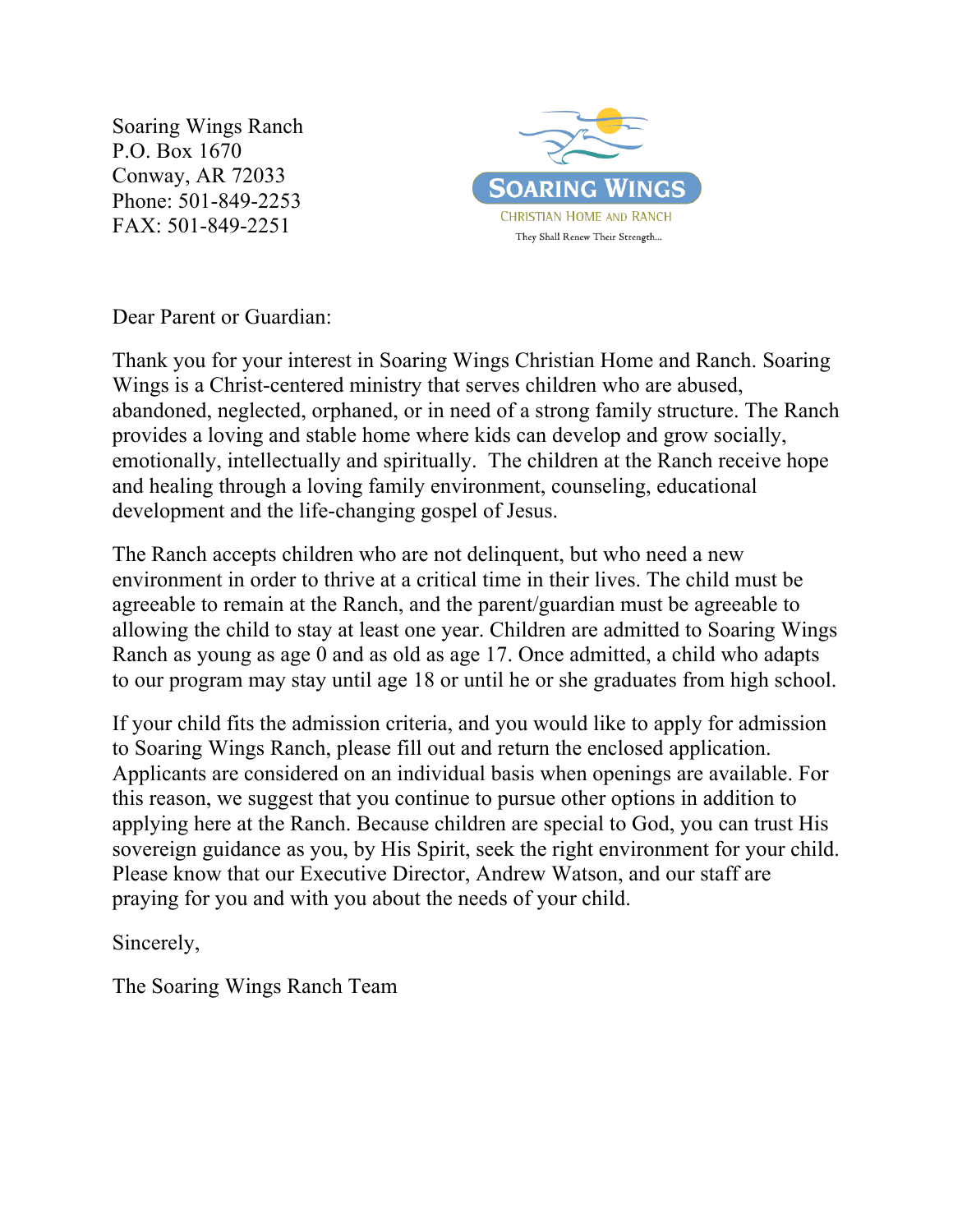

## **ADMISSION REQUIREMENTS**

Soaring Wings Ranch selects for admission to its program male and female children who are residents of the State of Arkansas. The Ranch admits children without regard to race, creed, color, religion, or national origin.

Additional criteria: Completed admissions packet Consent of the legal guardian Between the ages of 0-17 Child is agreeable to coming to the Ranch Child is willing to stay at the Ranch long-term (subject to change based on their case) Willing to attend a Christian church with House parents weekly Cognitive skills necessary to perform daily living tasks Ability to attend public school No adjudicated delinquents with felony charges No history of violent behavior against self, others, animals, and property No history of acting out sexually with other children No current drug use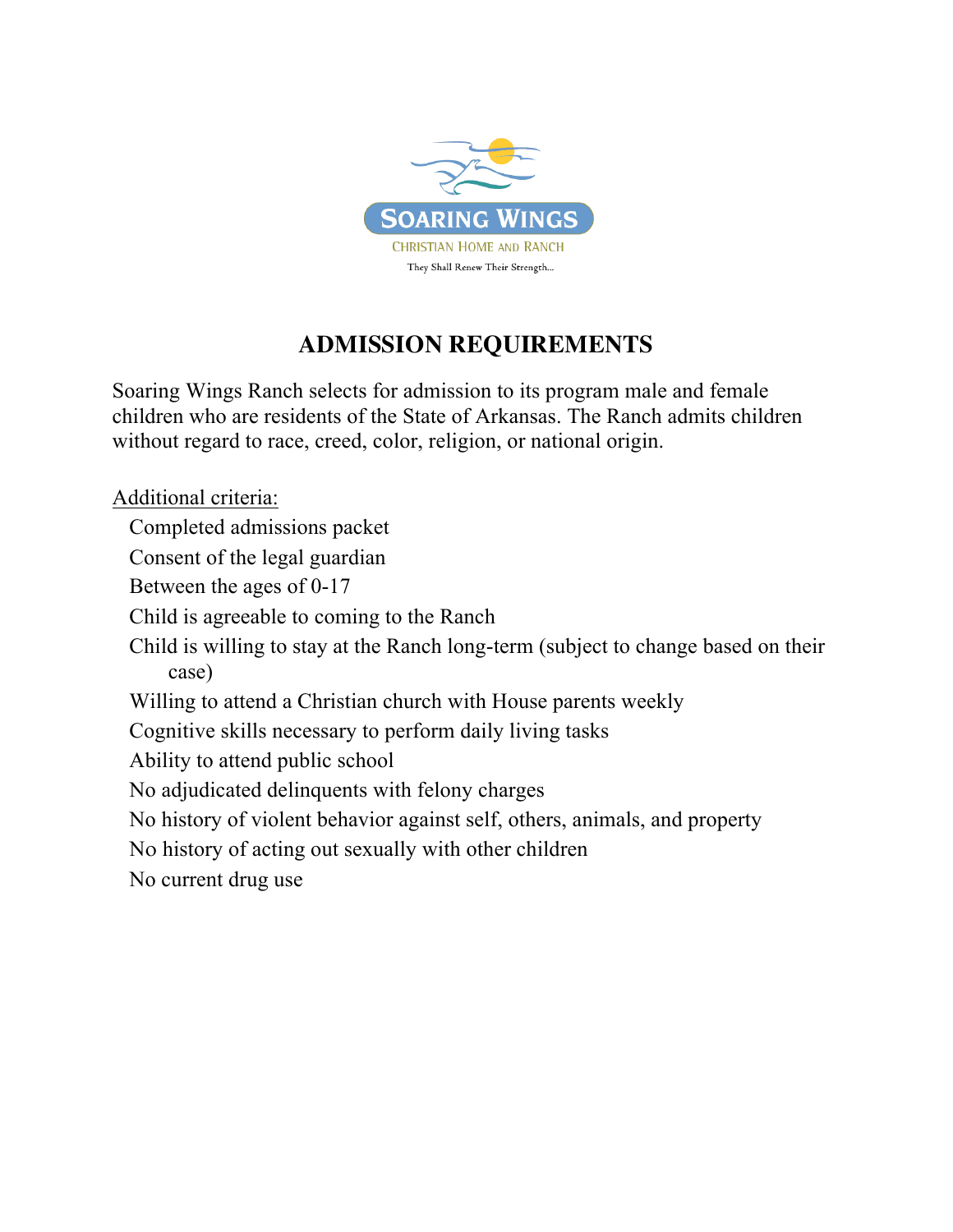

## **APPLICATION FOR ADMISSION**

Please complete the enclosed application, writing clearly, with as much information as possible. You may use the back of any page if necessary. It is required by our admissions team (and it expedites the admissions process) to have all the items listed on the admissions checklist (on page 9) submitted with the completed application. Once we have received the completed application and all requested documents, the admissions team will review the information and notify you of their preliminary decision. If our program seems to be appropriate for meeting the child's needs, you will be contacted to schedule an interview between the Ranch staff and the child. If the interview further confirms the child's appropriateness for the ranch, the child will be invited to visit the Ranch for a tour. In addition to a tour, we will discuss the privileges and responsibilities of life at the Ranch with him or her. The child will then be asked if this is the place he or she would like to live.

The Ranch is in a position to offer permanent placement for children. Therefore, we try to make the Ranch as much like a home as possible. We want every child to enter the Ranch with the attitude that they are home. All decisions about admission or rejection of a particular applicant are made by a committee that strives to meet the needs of both the applicant and the children that are already in our program.

If you have any questions regarding admissions, please call 501-849-2253.

|        | Admission cannot be processed without the following documents.<br>Please check boxes identifying each document presented with this application. |  |  |  |  |
|--------|-------------------------------------------------------------------------------------------------------------------------------------------------|--|--|--|--|
| П      | Birth certificate                                                                                                                               |  |  |  |  |
| П      | Social security card                                                                                                                            |  |  |  |  |
| $\Box$ | Medicaid/insurance card                                                                                                                         |  |  |  |  |
| $\Box$ | Immunization record                                                                                                                             |  |  |  |  |
|        | School/IEP records                                                                                                                              |  |  |  |  |
| П      |                                                                                                                                                 |  |  |  |  |
| $\Box$ | Complete placement history with any discharge and progress notes from previous treatments.                                                      |  |  |  |  |
| $\Box$ | Copies of most recent medical physical and dental records                                                                                       |  |  |  |  |
| П      | Copies of recent psychological testing (PACE evaluation is acceptable)                                                                          |  |  |  |  |
|        | Copy of any recent court orders or any relevant guardianship/custody orders                                                                     |  |  |  |  |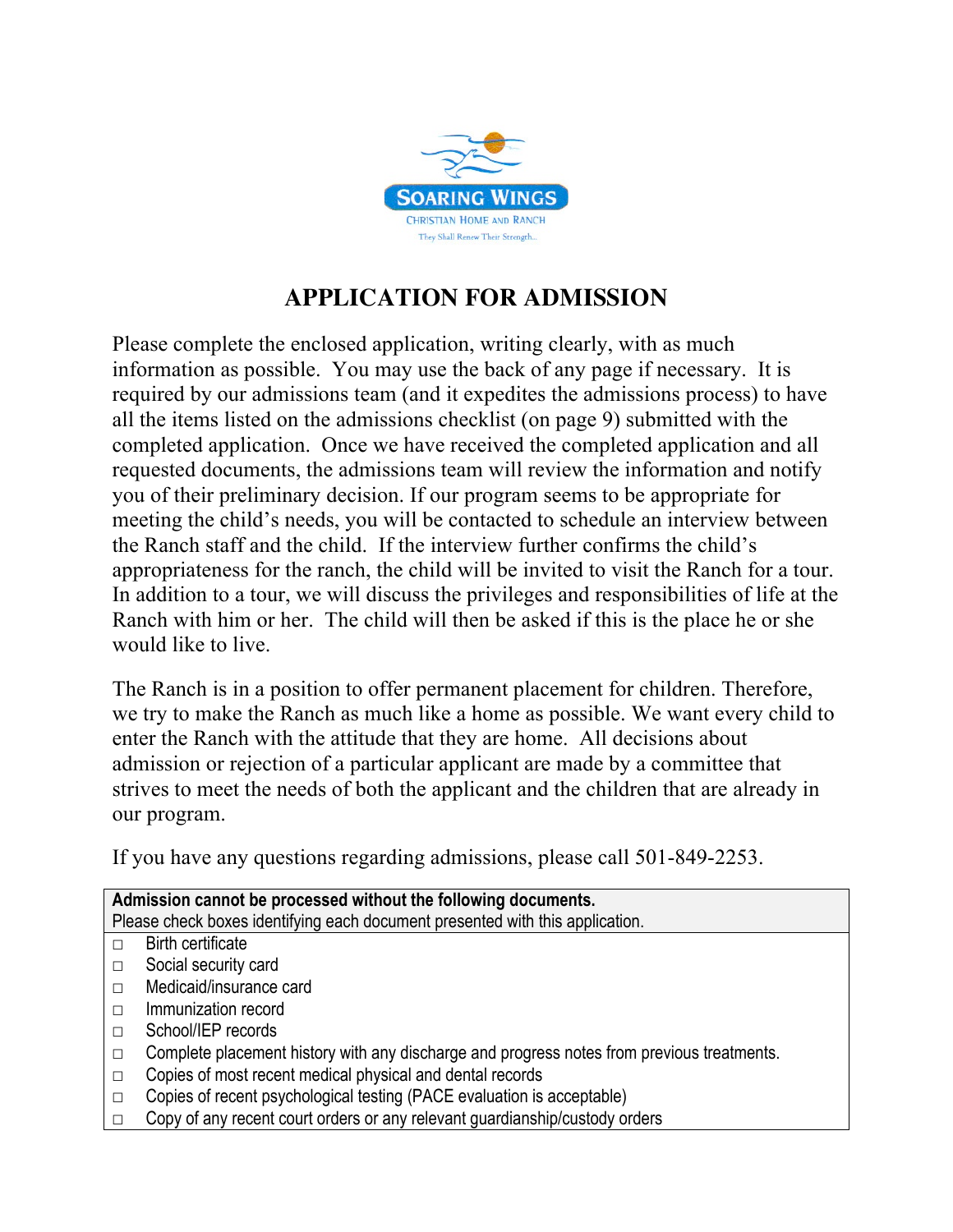

## APPLICATION FOR ADMISSION to be completed by parent, legal guardian or referring agency

| Child's information                          |            |        |            |  |
|----------------------------------------------|------------|--------|------------|--|
| Name                                         |            | Gender | <b>DOB</b> |  |
| <b>Current Address</b>                       |            | Race   | Age        |  |
| Social Security #                            | Medicaid # |        |            |  |
| How long has this child been in DHS custody? |            |        |            |  |
| Who is this child's legal guardian?          |            |        |            |  |

| Please detail the reason the child is being referred to Soaring Wings Ranch |  |  |
|-----------------------------------------------------------------------------|--|--|
|                                                                             |  |  |
|                                                                             |  |  |
|                                                                             |  |  |
|                                                                             |  |  |
|                                                                             |  |  |
|                                                                             |  |  |
|                                                                             |  |  |
|                                                                             |  |  |

| Contact information for person completing this form                      |              |  |
|--------------------------------------------------------------------------|--------------|--|
| Name                                                                     | Phone        |  |
| Address                                                                  | Relationship |  |
| What would you like your involvement to be if this child is placed here? |              |  |
| Who else will this child have as a support system?                       |              |  |
| What will be their involvement?                                          |              |  |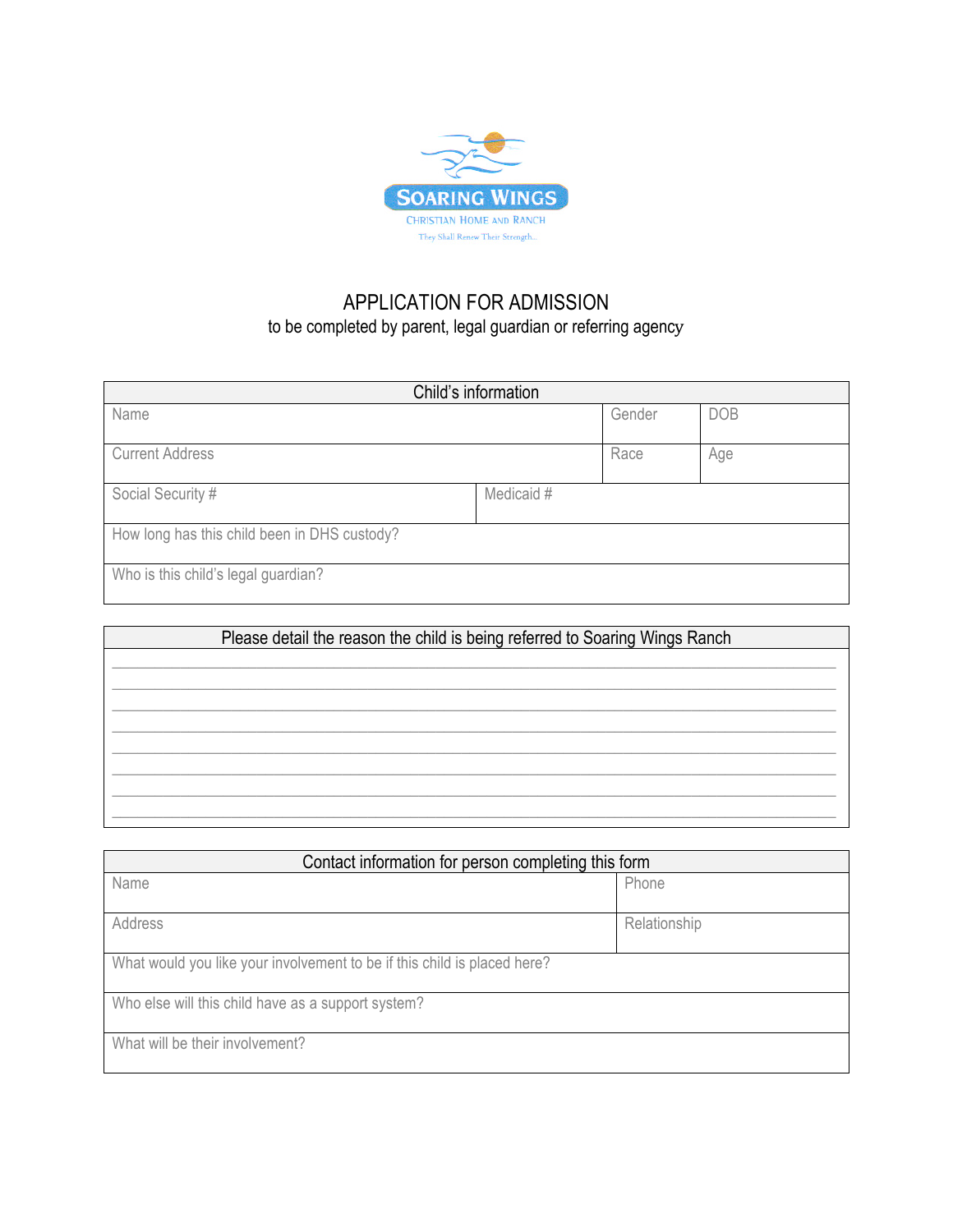| All persons living in the home |              |     |  |
|--------------------------------|--------------|-----|--|
| Name                           | Relationship | Age |  |
|                                |              |     |  |
|                                |              |     |  |
|                                |              |     |  |
|                                |              |     |  |

## Briefly describe the child's current living situation. \_\_\_\_\_\_\_\_\_\_\_\_\_\_\_\_\_\_\_\_\_\_\_\_\_\_\_\_\_\_\_\_\_\_\_\_\_\_\_\_\_\_\_\_\_\_\_\_\_\_\_\_\_\_\_\_\_\_\_\_\_\_\_\_\_\_\_\_\_\_\_\_\_\_\_\_\_\_\_\_\_\_\_\_\_ \_\_\_\_\_\_\_\_\_\_\_\_\_\_\_\_\_\_\_\_\_\_\_\_\_\_\_\_\_\_\_\_\_\_\_\_\_\_\_\_\_\_\_\_\_\_\_\_\_\_\_\_\_\_\_\_\_\_\_\_\_\_\_\_\_\_\_\_\_\_\_\_\_\_\_\_\_\_\_\_\_\_\_\_\_ \_\_\_\_\_\_\_\_\_\_\_\_\_\_\_\_\_\_\_\_\_\_\_\_\_\_\_\_\_\_\_\_\_\_\_\_\_\_\_\_\_\_\_\_\_\_\_\_\_\_\_\_\_\_\_\_\_\_\_\_\_\_\_\_\_\_\_\_\_\_\_\_\_\_\_\_\_\_\_\_\_\_\_\_\_

| Please list any siblings the child has |              |     |
|----------------------------------------|--------------|-----|
| Name                                   | Relationship | Aqe |
|                                        |              |     |
|                                        |              |     |
|                                        |              |     |
|                                        |              |     |

|                   | name                                                            |               |                                                                                         | age          |  |
|-------------------|-----------------------------------------------------------------|---------------|-----------------------------------------------------------------------------------------|--------------|--|
| biological father | address                                                         |               |                                                                                         | phone        |  |
|                   | parental                                                        | $\square$ ves | if yes, description of rights/privileges                                                |              |  |
|                   | rights?                                                         | $\Box$ no     | if no, reason for termination of rights                                                 |              |  |
|                   | name                                                            |               |                                                                                         | age          |  |
| biological mother | address                                                         |               |                                                                                         | phone        |  |
|                   | parental                                                        | $\square$ yes | if yes, description of rights/privileges                                                |              |  |
|                   | rights?<br>if no, reason for termination of rights<br>$\Box$ no |               |                                                                                         |              |  |
|                   |                                                                 |               | parents marital status: $\Box$ still married<br>$\Box$ divorced<br>$\square$ re-married | $\Box$ other |  |

| Additional family information: step-parents, foster parents or guardians |              |     |  |
|--------------------------------------------------------------------------|--------------|-----|--|
| father                                                                   | relationship | age |  |
| address                                                                  | phone        |     |  |
| mother                                                                   | relationship | age |  |
| address                                                                  | phone        |     |  |
| close extended family                                                    | relationship | age |  |
| address                                                                  | phone        |     |  |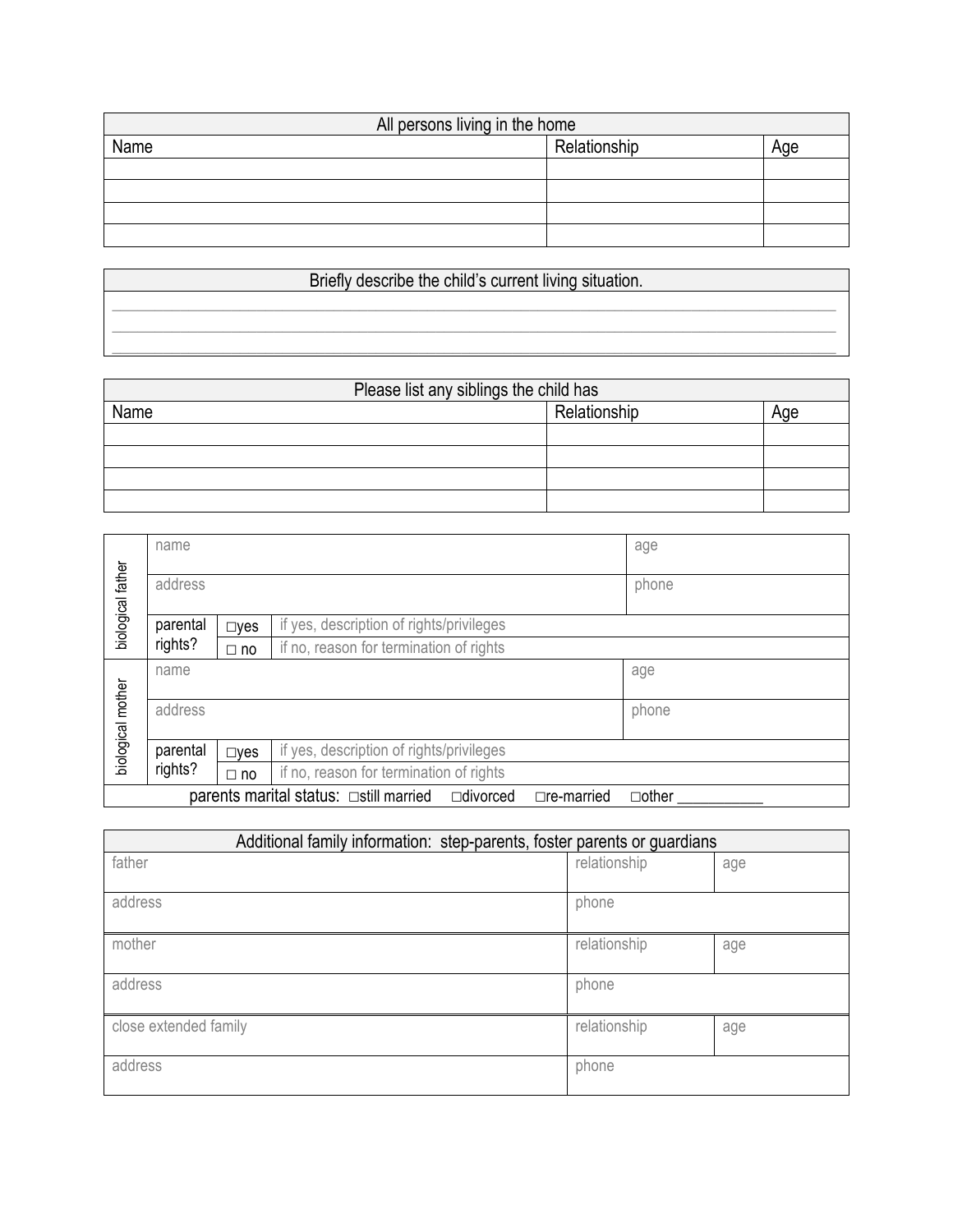|                               | <b>Medical Information</b>                                                                                                                                           |  |  |
|-------------------------------|----------------------------------------------------------------------------------------------------------------------------------------------------------------------|--|--|
|                               | development: List anything unusual (early or late) in child's early development (i.e. weaning, walking, talking, eating,<br>etc.) or in his/her current development. |  |  |
| dates if possible.            | medical history: List any serious illnesses, hospitalizations, accidents, injuries, operations this child has had. Give                                              |  |  |
| $\square$ yes<br>$\square$ no | Has child ever had a seizure or seizure disorder? If so, explain.                                                                                                    |  |  |
| $\square$ yes<br>$\square$ no | Does child wet the bed? If so, how often and under what circumstances?                                                                                               |  |  |
| $\square$ yes<br>$\square$ no | Is child on any medication at this time? If yes, complete current medications box below.                                                                             |  |  |

| <b>Current Medications</b>               |  |  |
|------------------------------------------|--|--|
| dosage/frequency<br>medication<br>reason |  |  |
|                                          |  |  |
|                                          |  |  |
|                                          |  |  |
|                                          |  |  |

| <b>Previous Medications</b> |                  |         |       |                            |
|-----------------------------|------------------|---------|-------|----------------------------|
| medication                  | dosage/frequency | started | ended | reason for discontinuation |
|                             |                  |         |       |                            |
|                             |                  |         |       |                            |
|                             |                  |         |       |                            |
|                             |                  |         |       |                            |

| Psychological Information |              |  |
|---------------------------|--------------|--|
| diagnosis                 | diagnosed by |  |
|                           |              |  |
| $ \mathbb{Q} $            | diagnosed by |  |
|                           |              |  |

| <b>Current Psychotropic Medications</b> |                  |        |  |  |
|-----------------------------------------|------------------|--------|--|--|
| medication                              | dosage/frequency | reason |  |  |
|                                         |                  |        |  |  |
|                                         |                  |        |  |  |
|                                         |                  |        |  |  |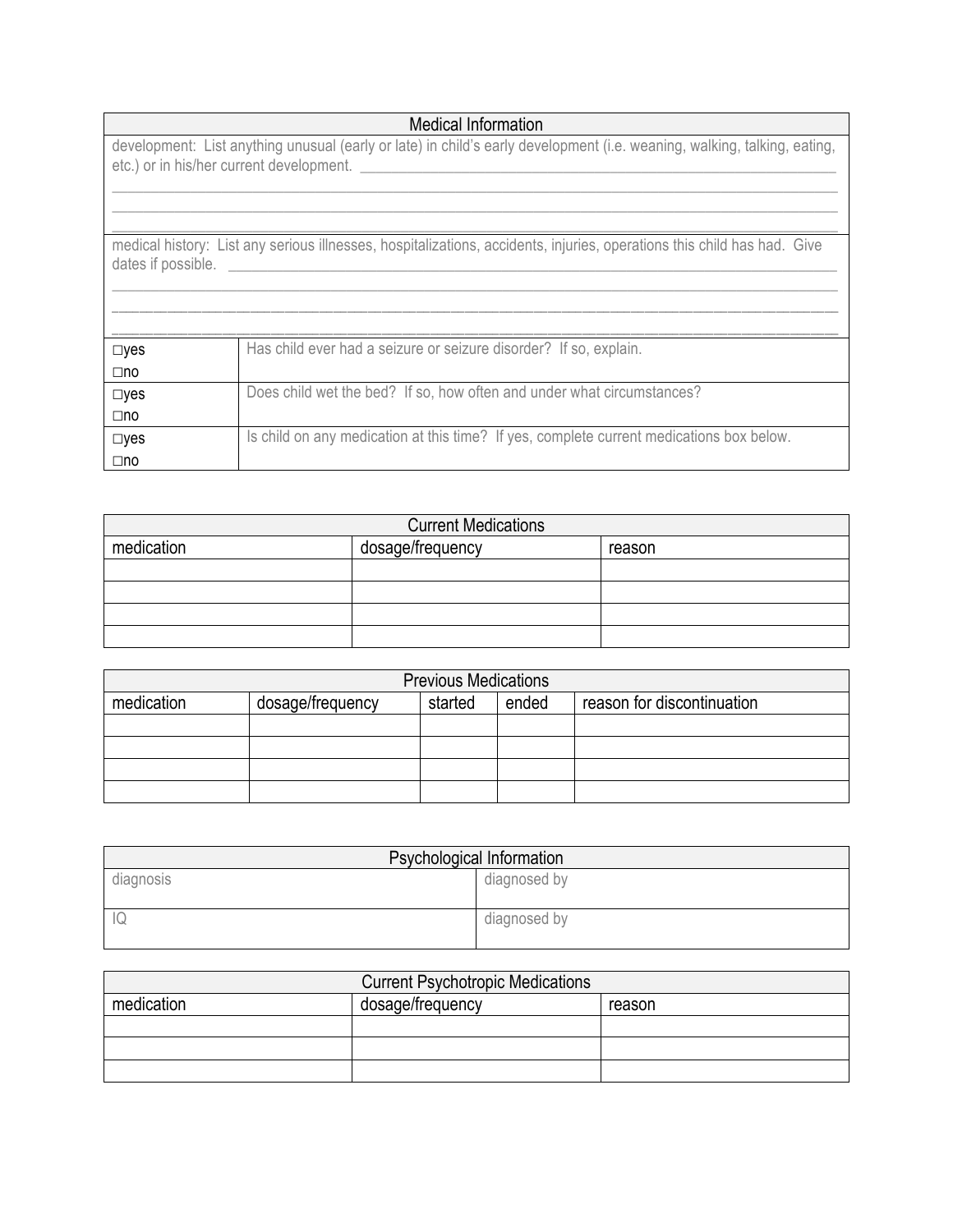| Educational information                |                      |                |                              |  |  |
|----------------------------------------|----------------------|----------------|------------------------------|--|--|
| Is child currently enrolled in school? |                      | Name of school |                              |  |  |
| $\square$ ves<br>$\Box$ no             |                      |                |                              |  |  |
| Grade                                  | Grade last completed |                | Does this child have an IEP? |  |  |
| Has the child ever been retained?      |                      |                | If yes, which grades?        |  |  |
| ⊟ves<br>$\square$ no                   |                      |                |                              |  |  |

|               | Educational - Areas of Concern                                                                         |
|---------------|--------------------------------------------------------------------------------------------------------|
| $\square$ yes | Has this child received any special education services?                                                |
| $\square$ no  | Please specify                                                                                         |
| $\square$ yes | Has this child received any remedial or supplemental health?                                           |
| $\square$ no  | Please specify                                                                                         |
| $\square$ yes | Has school provided any additional services to this child? (counseling, therapies, tutoring, etc.)     |
| $\square$ no  | Please specify:                                                                                        |
| $\square$ yes | Are there any discipline problems with this child at school?                                           |
| $\square$ no  | Please specify                                                                                         |
| $\square$ yes | Is there any history of truancy? (skipping/other disruptions in schooling)                             |
| $\square$ no  | Please specify                                                                                         |
| $\square$ yes | Has this child been suspended or expelled from school?                                                 |
| $\square$ no  | number of times _____________ reason: ___                                                              |
|               | Is there any additional information that can help us better understand this child's educational needs? |
|               |                                                                                                        |
|               |                                                                                                        |

| <b>Child's School Behaviors</b> |      |        |      |       |
|---------------------------------|------|--------|------|-------|
|                                 | poor | 词<br>四 | good | great |
| work habits                     |      |        |      |       |
| adjustment to change            |      |        |      |       |
| attendance                      |      |        |      |       |
| extracurricular involvement     |      |        |      |       |
| staff relationships             |      |        |      |       |
| peer relationships              |      |        |      |       |
| appropriate behavior            |      |        |      |       |
| organization                    |      |        |      |       |

\_\_\_\_\_\_\_\_\_\_\_\_\_\_\_\_\_\_\_\_\_\_\_\_\_\_\_\_\_\_\_\_\_\_\_\_\_\_\_\_\_\_\_\_\_\_\_\_\_\_\_\_\_\_\_\_\_\_\_\_\_\_\_\_\_\_\_\_\_\_\_\_\_\_\_\_\_\_\_\_\_\_\_\_\_

| Explain child's attitude toward attending school? |  |  |  |
|---------------------------------------------------|--|--|--|
|                                                   |  |  |  |
|                                                   |  |  |  |
|                                                   |  |  |  |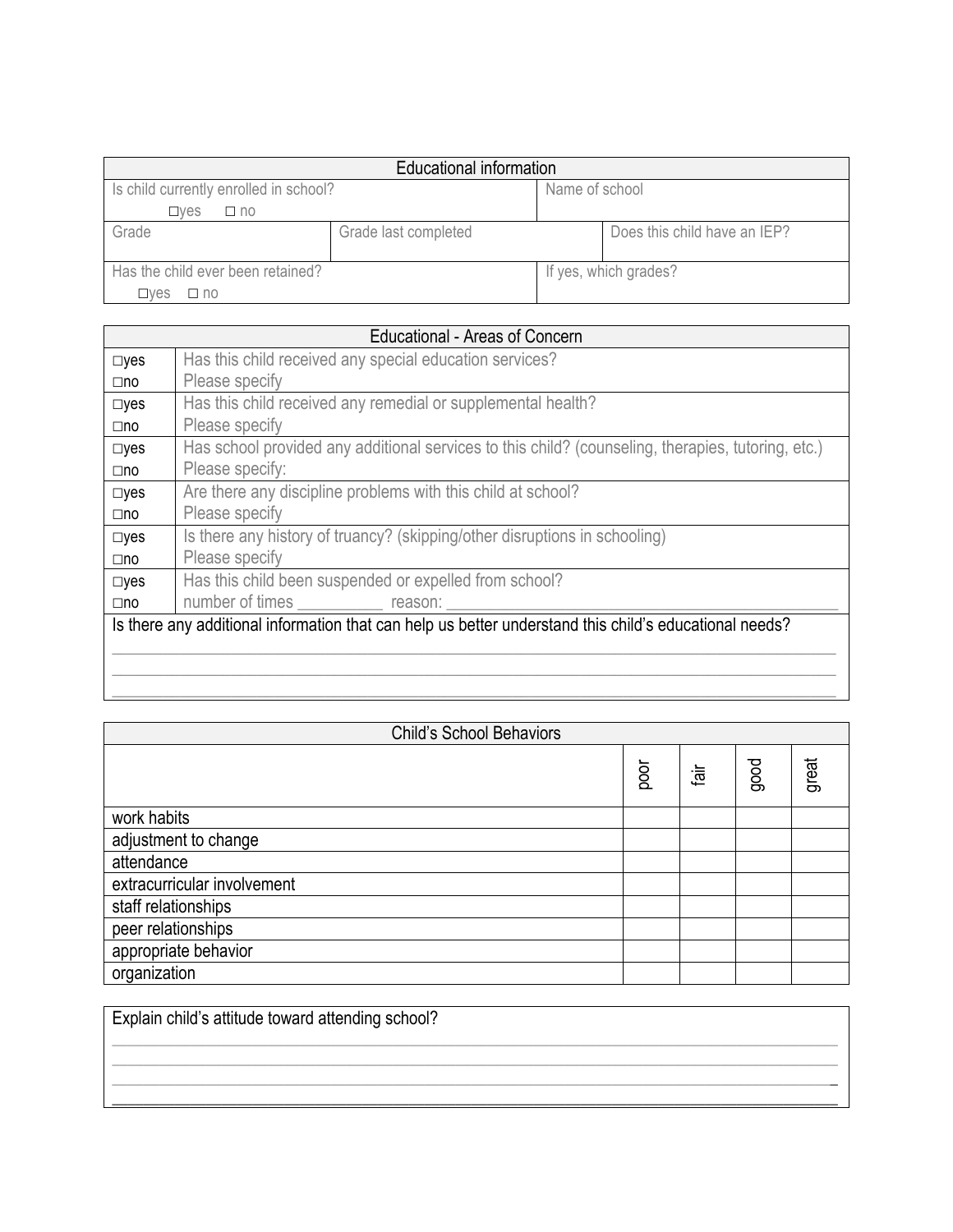|      |         |                               |      |         | Please check all that apply to the child              |  |
|------|---------|-------------------------------|------|---------|-------------------------------------------------------|--|
| past | present |                               | past | present |                                                       |  |
|      |         | not doing homework            |      |         | feeling anxious                                       |  |
|      |         | poor grades in school         |      |         | feeling lonely                                        |  |
|      |         | school suspension             |      |         | feeling depressed                                     |  |
|      |         | lying                         |      |         | not motivated to do anything                          |  |
|      |         | stealing                      |      |         | wishing he/she was dead                               |  |
|      |         | oppositional toward authority |      |         | difficulty dealing with family's drug/alcohol use     |  |
|      |         | using drugs                   |      |         | difficulty dealing with emotional abuse               |  |
|      |         | dealing drugs                 |      |         | difficulty dealing with physical abuse                |  |
|      |         | gang involvement              |      |         | difficulty dealing with sexual abuse                  |  |
|      |         | setting fires                 |      |         | difficulty dealing with divorce of parents            |  |
|      |         | self-mutilation/harm          |      |         | difficulty dealing with death of family/friend        |  |
|      |         | occult involvement            |      |         | difficulty dealing with feelings about adoption       |  |
|      |         | cruelty to animals            |      |         | trouble making good friends                           |  |
|      |         | verbal aggression             |      |         | having friends who are a bad influence                |  |
|      |         | physical aggression           |      |         | not getting along with family members                 |  |
|      |         | damaging property             |      |         | not getting along with non-family members             |  |
|      |         | repressing anger              |      |         | Viewing pornography                                   |  |
|      |         | exploding in anger            |      |         | sexually acting out toward other children             |  |
|      |         | running away                  |      |         | Sexually active                                       |  |
|      |         | attempting suicide            |      |         | $\Box$ heterosexual $\Box$ homosexual $\Box$ bisexual |  |

| Court & Law Enforcement Encounters |         |             |  |
|------------------------------------|---------|-------------|--|
| date                               | offense | disposition |  |
|                                    |         |             |  |
|                                    |         |             |  |

| <b>Runaway History</b> |                   |
|------------------------|-------------------|
| dates                  | farthest traveled |
| usual destination      | longest time gone |

\_\_\_\_\_\_\_\_\_\_\_\_\_\_\_\_\_\_\_\_\_\_\_\_\_\_\_\_\_\_\_\_\_\_\_\_\_\_\_\_\_\_\_\_\_\_\_\_\_\_\_\_\_\_\_\_\_\_\_\_\_\_\_\_\_\_\_\_\_\_\_\_\_\_\_\_\_\_\_\_\_\_\_\_\_ \_\_\_\_\_\_\_\_\_\_\_\_\_\_\_\_\_\_\_\_\_\_\_\_\_\_\_\_\_\_\_\_\_\_\_\_\_\_\_\_\_\_\_\_\_\_\_\_\_\_\_\_\_\_\_\_\_\_\_\_\_\_\_\_\_\_\_\_\_\_\_\_\_\_\_\_\_\_\_\_\_\_\_\_\_ \_\_\_\_\_\_\_\_\_\_\_\_\_\_\_\_\_\_\_\_\_\_\_\_\_\_\_\_\_\_\_\_\_\_\_\_\_\_\_\_\_\_\_\_\_\_\_\_\_\_\_\_\_\_\_\_\_\_\_\_\_\_\_\_\_\_\_\_\_\_\_\_\_\_\_\_\_\_\_\_\_\_\_\_\_ \_\_\_\_\_\_\_\_\_\_\_\_\_\_\_\_\_\_\_\_\_\_\_\_\_\_\_\_\_\_\_\_\_\_\_\_\_\_\_\_\_\_\_\_\_\_\_\_\_\_\_\_\_\_\_\_\_\_\_\_\_\_\_\_\_\_\_\_\_\_\_\_\_\_\_\_\_\_\_\_\_\_\_\_\_

Explain youth's ability to accept discipline & assume responsibility.

Explain what type of discipline has been most effective with this child.

\_\_\_\_\_\_\_\_\_\_\_\_\_\_\_\_\_\_\_\_\_\_\_\_\_\_\_\_\_\_\_\_\_\_\_\_\_\_\_\_\_\_\_\_\_\_\_\_\_\_\_\_\_\_\_\_\_\_\_\_\_\_\_\_\_\_\_\_\_\_\_\_\_\_\_\_\_\_\_\_\_\_\_\_\_ \_\_\_\_\_\_\_\_\_\_\_\_\_\_\_\_\_\_\_\_\_\_\_\_\_\_\_\_\_\_\_\_\_\_\_\_\_\_\_\_\_\_\_\_\_\_\_\_\_\_\_\_\_\_\_\_\_\_\_\_\_\_\_\_\_\_\_\_\_\_\_\_\_\_\_\_\_\_\_\_\_\_\_\_\_ \_\_\_\_\_\_\_\_\_\_\_\_\_\_\_\_\_\_\_\_\_\_\_\_\_\_\_\_\_\_\_\_\_\_\_\_\_\_\_\_\_\_\_\_\_\_\_\_\_\_\_\_\_\_\_\_\_\_\_\_\_\_\_\_\_\_\_\_\_\_\_\_\_\_\_\_\_\_\_\_\_\_\_\_\_